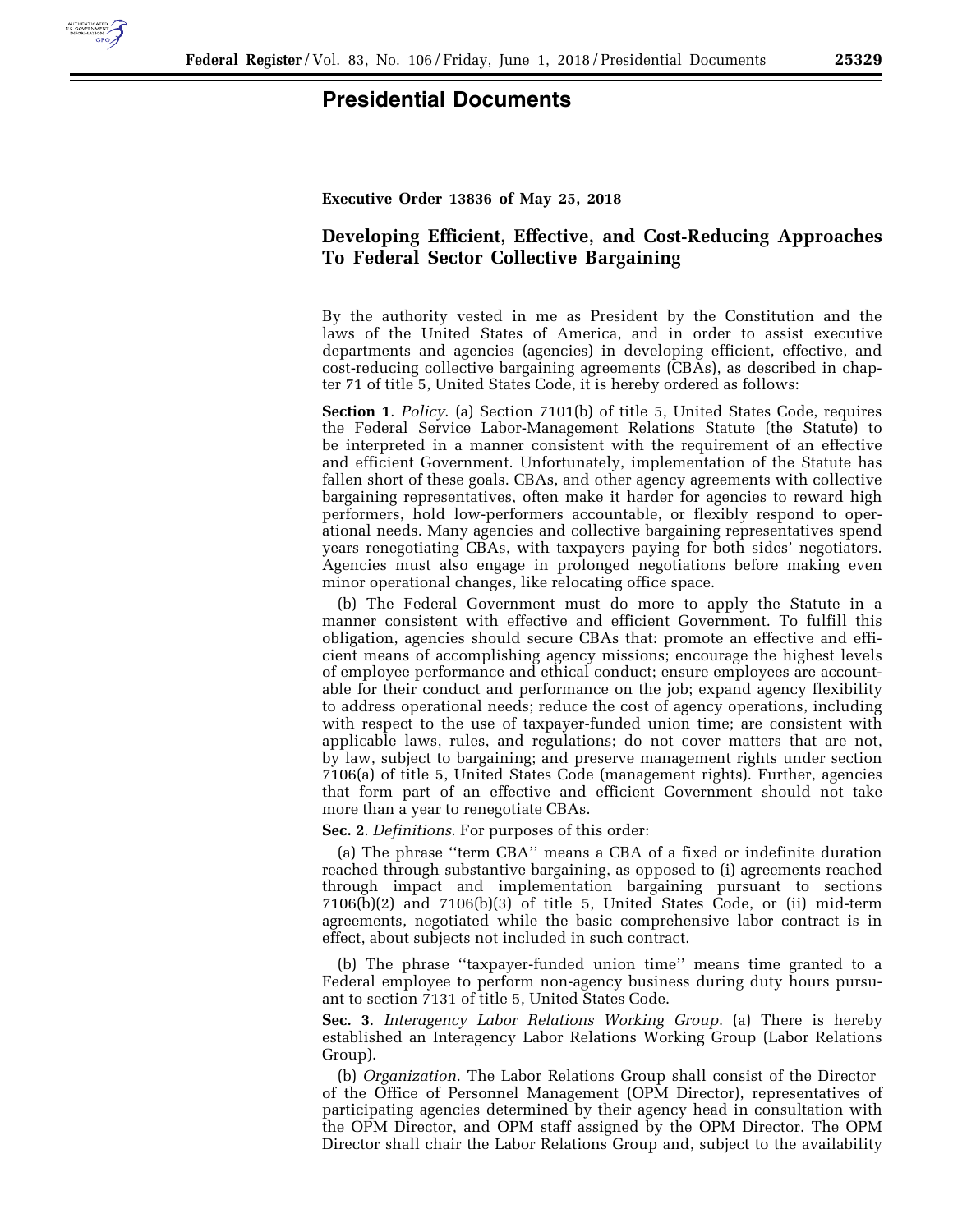of appropriations and to the extent permitted by law, provide administrative support for the Labor Relations Group.

(c) *Agencies*. Agencies with at least 1,000 employees represented by a collective bargaining representative pursuant to chapter 71 of title 5, United States Code, shall participate in the Labor Relations Group. Agencies with a smaller number of employees represented by a collective bargaining representative may, at the election of their agency head and with the concurrence of the OPM Director, participate in the Labor Relations Group. Agencies participating in the Labor Relations Group shall provide assistance helpful in carrying out the responsibilities outlined in subsection (d) of this section. Such assistance shall include designating an agency employee to serve as a point of contact with OPM responsible for providing the Labor Relations Group with sample language for proposals and counter-proposals on significant matters proposed for inclusion in term CBAs, as well as for analyzing and discussing with OPM and the Labor Relations Group the effects of significant CBA provisions on agency effectiveness and efficiency. Participating agencies should provide other assistance as necessary to support the Labor Relations Group in its mission.

(d) *Responsibilities and Functions*. The Labor Relations Group shall assist the OPM Director on matters involving labor-management relations in the executive branch. To the extent permitted by law, its responsibilities shall include the following:

(i) Gathering information to support agency negotiating efforts, including the submissions required under section 8 of this order, and creating an inventory of language on significant subjects of bargaining that have relevance to more than one agency and that have been proposed for inclusion in at least one term CBA;

(ii) Developing model ground rules for negotiations that, if implemented, would minimize delay, set reasonable limits for good-faith negotiations, call for Federal Mediation and Conciliation Service (FMCS) to mediate disputed issues not resolved within a reasonable time, and, as appropriate, promptly bring remaining unresolved issues to the Federal Service Impasses Panel (the Panel) for resolution;

(iii) Analyzing provisions of term CBAs on subjects of bargaining that have relevance to more than one agency, particularly those that may infringe on, or otherwise affect, reserved management rights. Such analysis should include an assessment of term CBA provisions that cover comparable subjects, without infringing, or otherwise affecting, reserved management rights. The analysis should also assess the consequences of such CBA provisions on Federal effectiveness, efficiency, cost of operations, and employee accountability and performance. The analysis should take particular note of how certain provisions may impede the policies set forth in section 1 of this order or the orderly implementation of laws, rules, or regulations. The Labor Relations Group may examine general trends and commonalities across term CBAs, and their effects on bargaining-unit operations, but need not separately analyze every provision of each CBA in every Federal bargaining unit;

(iv) Sharing information and analysis, as appropriate and permitted by law, including significant proposals and counter-proposals offered in bargaining, in order to reduce duplication of efforts and encourage common approaches across agencies, as appropriate;

(v) Establishing ongoing communications among agencies engaging with the same labor organizations in order to facilitate common solutions to common bargaining initiatives; and

(vi) Assisting the OPM Director in developing, where appropriate, Government-wide approaches to bargaining issues that advance the policies set forth in section 1 of this order.

(e) Within 18 months of the first meeting of the Labor Relations Group, the OPM Director, as the Chair of the group, shall submit to the President,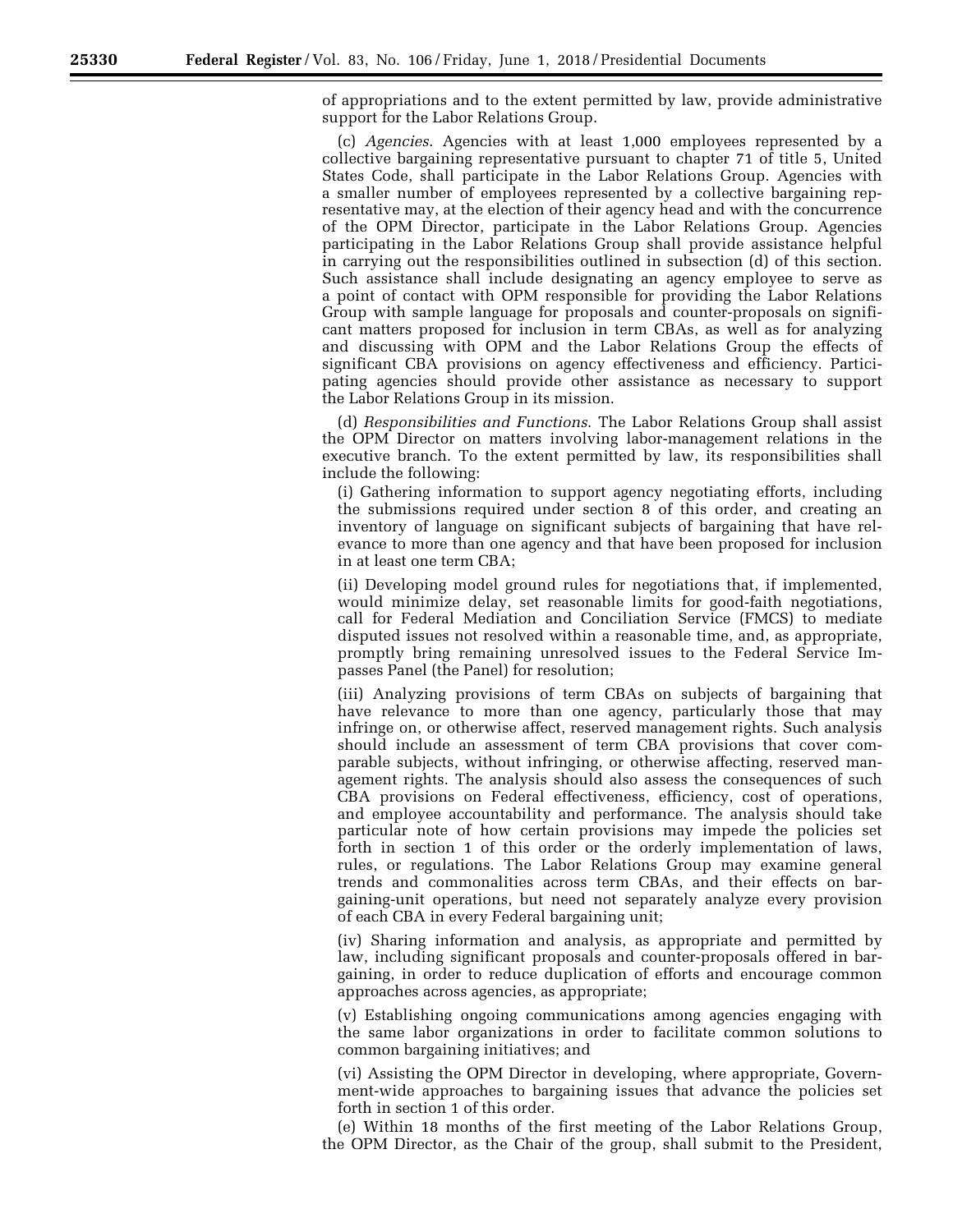through the Office of Management and Budget (OMB), a report proposing recommendations for meeting the goals set forth in section 1 of this order and for improving the organization, structure, and functioning of labor relations programs across agencies.

**Sec. 4**. *Collective Bargaining Objectives*. (a) The head of each agency that engages in collective bargaining under chapter 71 of title 5, United States Code, shall direct appropriate officials within each agency to prepare a report on all operative term CBAs at least 1 year before their expiration or renewal date. The report shall recommend new or revised CBA language the agency could seek to include in a renegotiated agreement that would better support the objectives of section 1 of this order. The officials preparing the report shall consider the analysis and advice of the Labor Relations Group in making recommendations for revisions. To the extent permitted by law, these reports shall be deemed guidance and advice for agency management related to collective bargaining under section  $7114(b)(4)(C)$  of title 5, United States Code, and thus not subject to disclosure to the exclusive representative or its authorized representative.

(b) Consistent with the requirements and provisions of chapter 71 of title 5, United States Code, and other applicable laws and regulations, an agency, when negotiating with a collective bargaining representative, shall:

(i) establish collective bargaining objectives that advance the policies of section 1 of this order, with such objectives informed, as appropriate, by the reports required by subsection (a) of this section;

(ii) consider the analysis and advice of the Labor Relations Group in establishing these collective bargaining objectives and when evaluating collective bargaining representative proposals;

(iii) make every effort to secure a CBA that meets these objectives; and

(iv) ensure management and supervisor participation in the negotiating team representing the agency.

**Sec. 5**. *Collective Bargaining Procedures*. (a) To achieve the purposes of this order, agencies shall begin collective bargaining negotiations by making their best effort to negotiate ground rules that minimize delay, set reasonable time limits for good-faith negotiations, call for FMCS mediation of disputed issues not resolved within those time limits, and, as appropriate, promptly bring remaining unresolved issues to the Panel for resolution. For collective bargaining negotiations, a negotiating period of 6 weeks or less to achieve ground rules, and a negotiating period of between 4 and 6 months for a term CBA under those ground rules, should ordinarily be considered reasonable and to satisfy the ''effective and efficient'' goal set forth in section 1 of this order. Agencies shall commit the time and resources necessary to satisfy these temporal objectives and to fulfill their obligation to bargain in good faith. Any negotiations to establish ground rules that do not conclude after a reasonable period should, to the extent permitted by law, be expeditiously advanced to mediation and, as necessary, to the Panel.

(b) During any collective bargaining negotiations under chapter 71 of title 5, United States Code, and consistent with section 7114(b) of that chapter, the agency shall negotiate in good faith to reach agreement on a term CBA, memorandum of understanding (MOU), or any other type of binding agreement that promotes the policies outlined in section 1 of this order. If such negotiations last longer than the period established by the CBA ground rules -- or, absent a pre-set deadline, a reasonable time -- the agency shall consider whether requesting assistance from the FMCS and, as appropriate, the Panel, would better promote effective and efficient Government than would continuing negotiations. Such consideration should evaluate the likelihood that continuing negotiations without FMCS assistance or referral to the Panel would produce an agreement consistent with the goals of section 1 of this order, as well as the cost to the public of continuing to pay for both agency and collective bargaining representative negotiating teams. Upon the conclusion of the sixth month of any negotiation, the agency head shall receive notice from appropriate agency staff and shall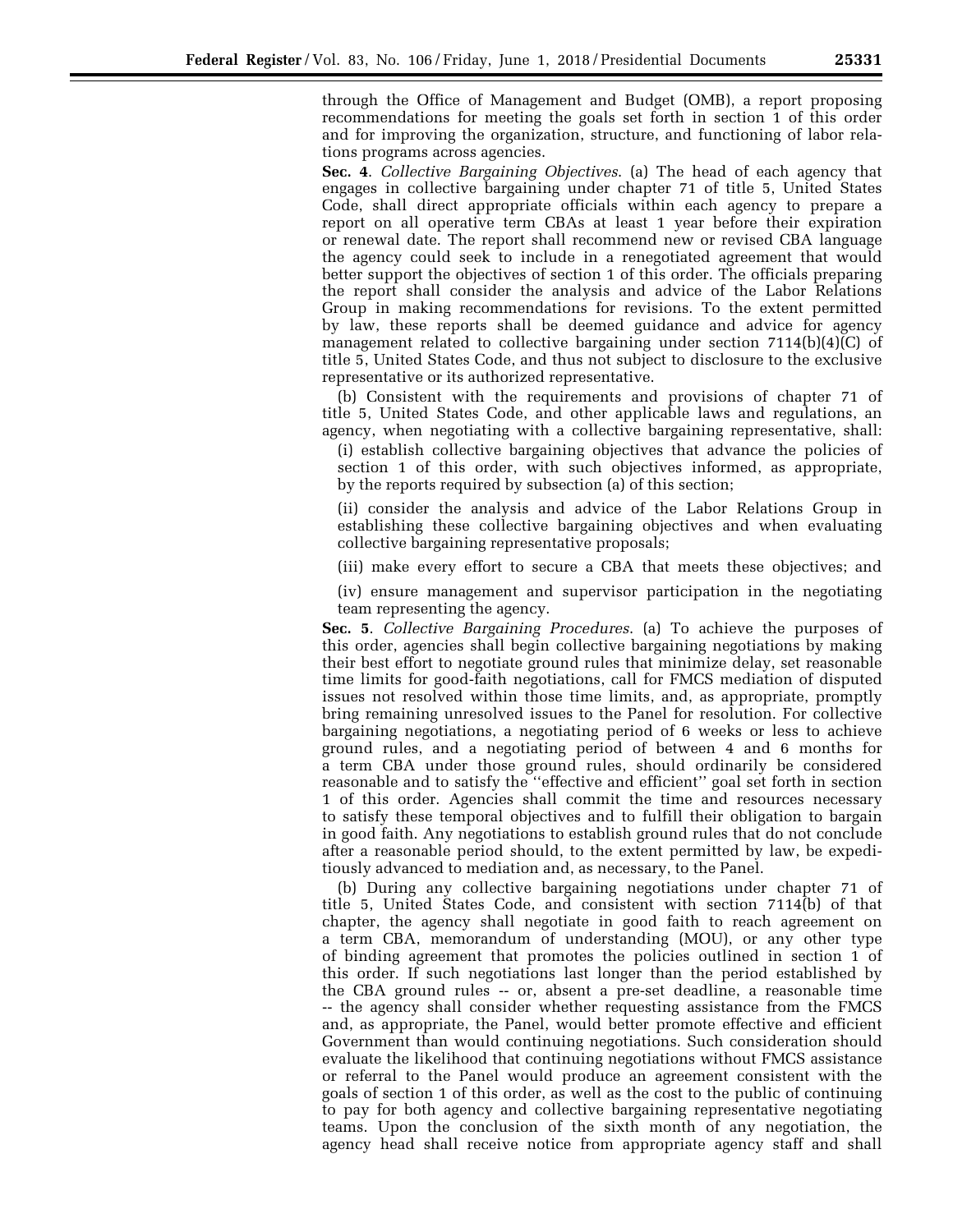receive monthly notifications thereafter regarding the status of negotiations until they are complete. The agency head shall notify the President through OPM of any negotiations that have lasted longer than 9 months, in which the assistance of the FMCS either has not been requested or, if requested, has not resulted in agreement or advancement to the Panel.

(c) If the commencement or any other stage of bargaining is delayed or impeded because of a collective bargaining representative's failure to comply with the duty to negotiate in good faith pursuant to section 7114(b) of title 5, United States Code, the agency shall, consistent with applicable law consider whether to:

(i) file an unfair labor practice (ULP) complaint under section 7118 of title 5, United States Code, after considering evidence of bad-faith negotiating, including refusal to meet to bargain, refusal to meet as frequently as necessary, refusal to submit proposals or counterproposals, undue delays in bargaining, undue delays in submission of proposals or counterproposals, inadequate preparation for bargaining, and other conduct that constitutes bad-faith negotiating; or

(ii) propose a new contract, memorandum, or other change in agency policy and implement that proposal if the collective bargaining representative does not offer counter-proposals in a timely manner.

(d) An agency's filing of a ULP complaint against a collective bargaining representative shall not further delay negotiations. Agencies shall negotiate in good faith or request assistance from the FMCS and, as appropriate, the Panel, while a ULP complaint is pending.

(e) In developing proposed ground rules, and during any negotiations, agency negotiators shall request the exchange of written proposals, so as to facilitate resolution of negotiability issues and assess the likely effect of specific proposals on agency operations and management rights. To the extent that an agency's CBAs, ground rules, or other agreements contain requirements for a bargaining approach other than the exchange of written proposals addressing specific issues, the agency should, at the soonest opportunity, take steps to eliminate them. If such requirements are based on now-revoked Executive Orders, including Executive Order 12871 of October 1, 1993 (Labor-Management Partnerships) and Executive Order 13522 of December 9, 2009 (Creating Labor-Management Forums to Improve Delivery of Government Services), agencies shall take action, consistent with applicable law, to rescind these requirements.

(f) Pursuant to section  $7114(c)(2)$  of title 5, United States Code, the agency head shall review all binding agreements with collective bargaining representatives to ensure that all their provisions are consistent with all applicable laws, rules, and regulations. When conducting this review, the agency head shall ascertain whether the agreement contains any provisions concerning subjects that are non-negotiable, including provisions that violate Government-wide requirements set forth in any applicable Executive Order or any other applicable Presidential directive. If an agreement contains any such provisions, the agency head shall disapprove such provisions, consistent with applicable law. The agency head shall take all practicable steps to render the determinations required by this subsection within 30 days of the date the agreement is executed, in accordance with section 7114(c) of title 5, United States Code, so as not to permit any part of an agreement to become effective that is contrary to applicable law, rule, or regulation. **Sec. 6**. *Permissive Bargaining*. The heads of agencies subject to the provisions of chapter 71 of title 5, United States Code, may not negotiate over the substance of the subjects set forth in section 7106(b)(1) of title 5, United States Code, and shall instruct subordinate officials that they may not negotiate over those same subjects.

**Sec. 7**. *Efficient Bargaining over Procedures and Appropriate Arrangements*. (a) Before beginning negotiations during a term CBA over matters addressed by sections 7106(b)(2) or 7106(b)(3) of title 5, United States Code, agencies shall evaluate whether or not such matters are already covered by the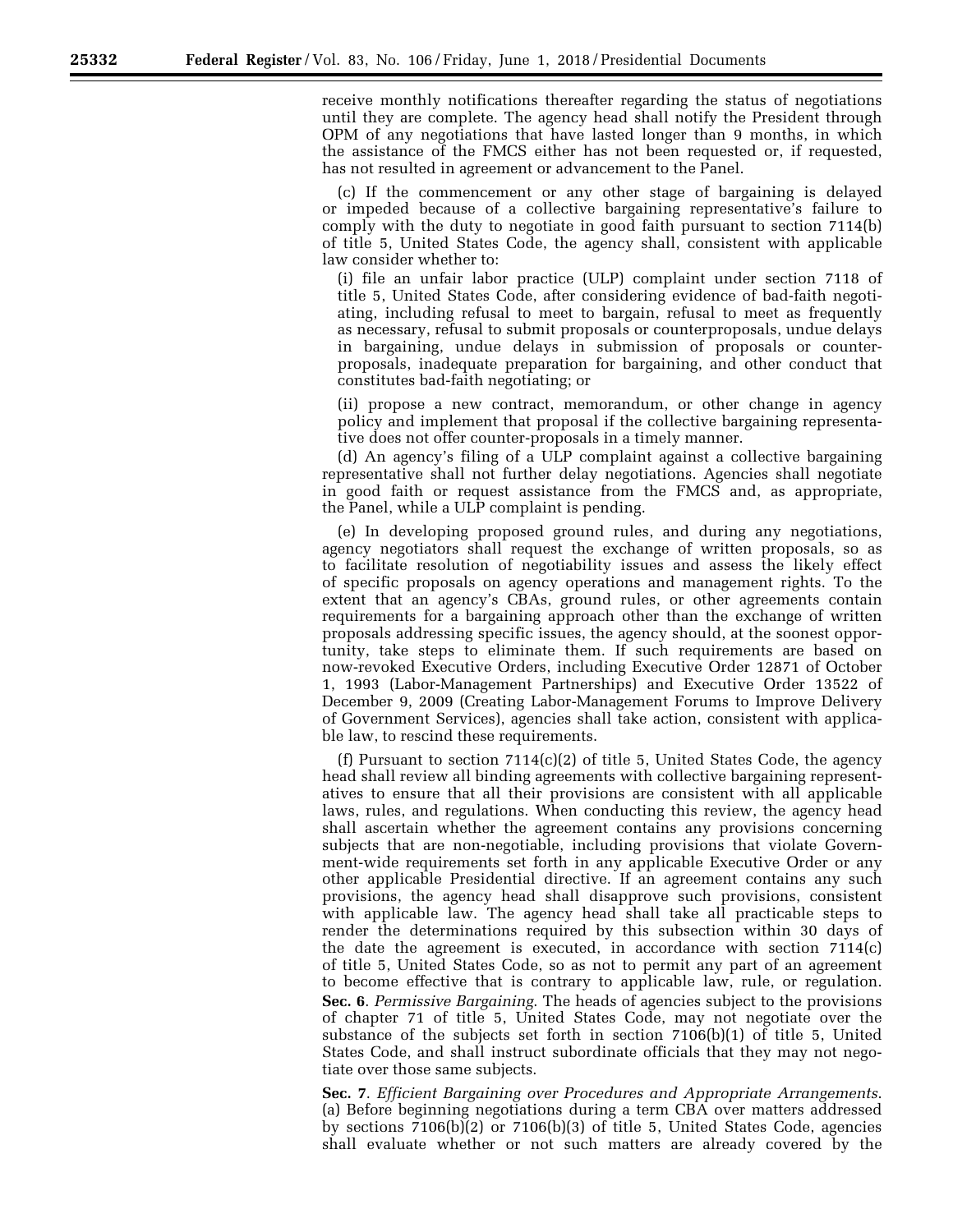term CBA and therefore are not subject to the duty to bargain. If such matters are already covered by a term CBA, the agency shall not bargain over such matters.

(b) Consistent with section 1 of this order, agencies that engage in bargaining over procedures pursuant to section  $7106(b)(2)$  of title 5, United States Code, shall, consistent with their obligation to negotiate in good faith, bargain over only those items that constitute procedures associated with the exercise of management rights, which do not include measures that excessively interfere with the exercise of such rights. Likewise, consistent with section 1 of this order, agencies that engage in bargaining over appropriate arrangements pursuant to section 7106(b)(3) of title 5, United States Code, shall, consistent with their obligation to negotiate in good faith, bargain over only those items that constitute appropriate arrangements for employees adversely affected by the exercise of management rights. In such negotiations, agencies shall ensure that a resulting appropriate arrangement does not excessively interfere with the exercise of management rights.

**Sec. 8**. *Public Accessibility*. (a) Each agency subject to chapter 71 of title 5, United States Code, that engages in any negotiation with a collective bargaining representative, as defined therein, shall submit to the OPM Director each term CBA currently in effect and its expiration date. Such agency shall also submit any new term CBA and its expiration date to the OPM Director within 30 days of its effective date, and submit new arbitral awards to the OPM Director within 10 business days of receipt. The OPM Director shall make each term CBA publicly accessible on the Internet as soon as practicable.

(b) Within 90 days of the date of this order, the OPM Director shall prescribe a reporting format for submissions required by subsection (a) of this section. Within 30 days of the OPM Director's having prescribed the reporting format, agencies shall use this reporting format and make the submissions required under subsection (a) of this section.

**Sec. 9**. *General Provisions*. (a) Nothing in this order shall be construed to impair or otherwise affect:

(i) the authority granted by law to an executive department or agency, or the head thereof; or

(ii) the functions of the OMB Director relating to budgetary, administrative, or legislative proposals.

(b) This order shall be implemented consistent with applicable law and subject to the availability of appropriations.

(c) Nothing in this order shall abrogate any CBA in effect on the date of this order.

(d) The failure to produce a report for the agency head prior to the termination or renewal of a CBA under section 4(a) of this order shall not prevent an agency from opening a CBA for renegotiation.